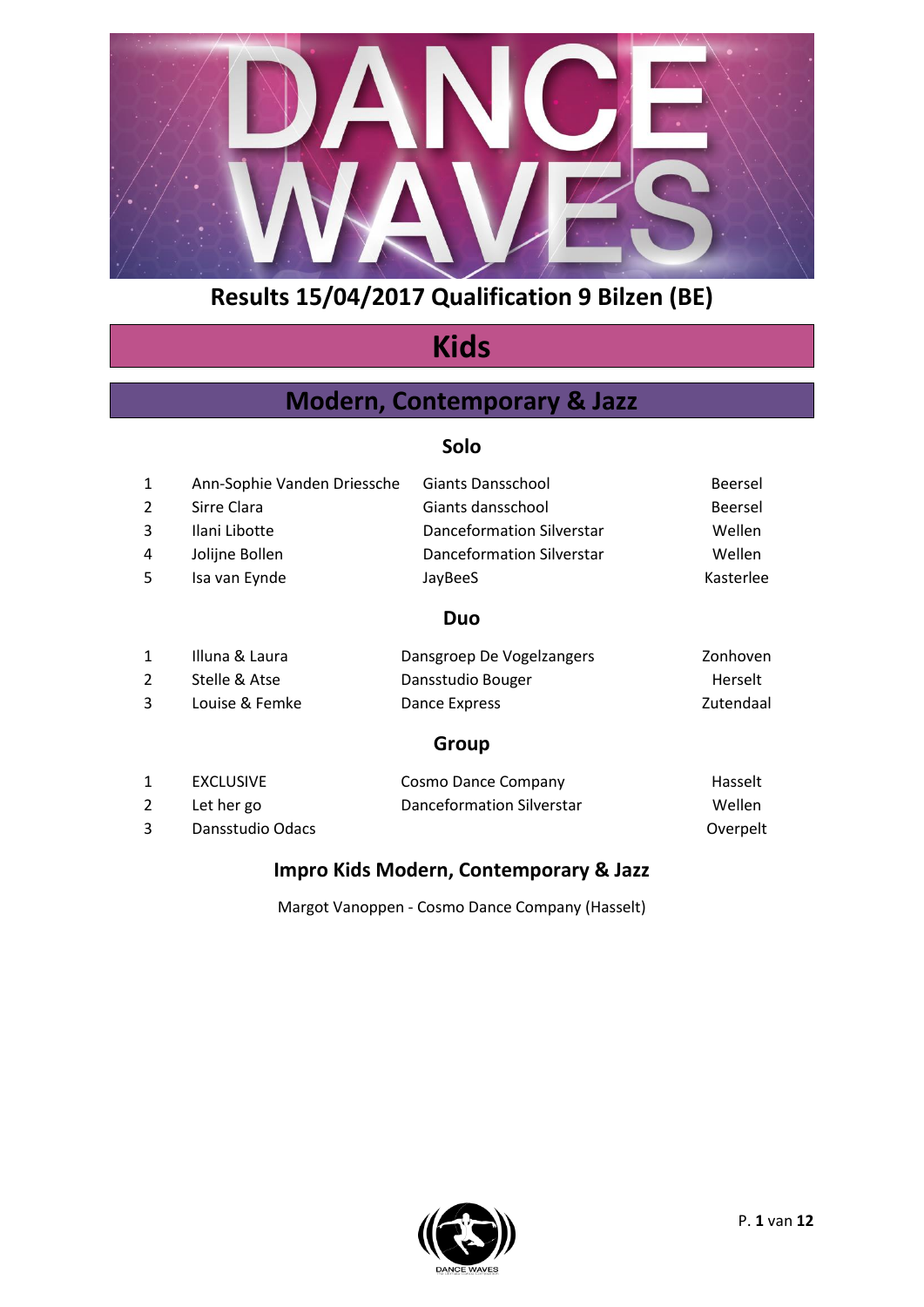

# **Kids & Juniors**

### **Urban**

**Solo**

- 
- 
- 
- 
- 
- 1 Ilvy Bats **Dancepoint** Dancepoint Merksem 2 Isa van Eynde Solution van de JayBeeS Assemble de Solution van de Kasterlee 3 Nayeli Marques **Ntertainment Danceschool** Genk 4 Myrthe Vrancken Dansstudio Sonja Meers Lanaken 5 Salina Meulendijks DQ dance **Heeze** Heeze
	-

# **Kids**

### **Urban**

#### **Duo & Trio**

- 
- 2 Merle, Valeria & Ilaria Dansclub D.a.N.s.A.p.A.r.T. Opglabbeek
- 
- 
- 1 Ilvy & Ashley **Dancepoint** Dance Dance Dance Dance Dance Dance Nerksem 3 Tine & Gioia Danceformation Silverstar Wellen 4 Lore & Thalia **Dancepoint** Dancepoint Merksem
	-

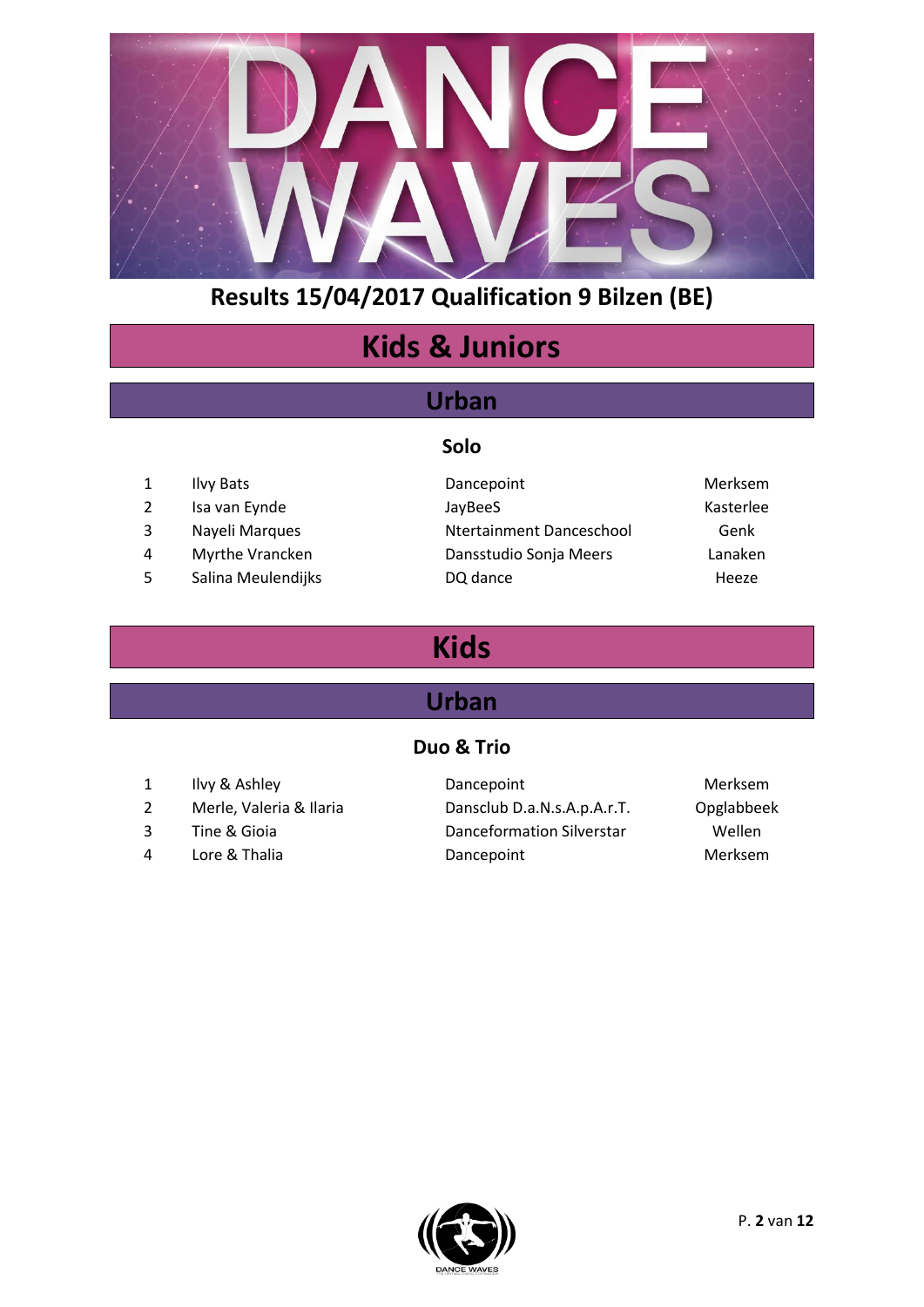

# **Minis**

### **Urban**

#### **Group**

1 Realize Dansschool Reality Maastricht 2 High Street Giants Giants Dansschool BEERSEL 3 Team Coral **Be Urban** Be Urban Maaseik 4 TLC Urban Dancing School Gruitrode

# **Kids**

### **Urban**

#### **Group**

| $\mathbf{1}$ | NRGG                    | <b>Giants Dansschool</b> | <b>BEERSEL</b>    |
|--------------|-------------------------|--------------------------|-------------------|
| 2            | Team Ivory              | Be Urban                 | Maaseik           |
| 3            | X-ception               | Jedagro                  | Meeuwen-Gruitrode |
| 4            | N-UNIT                  | Ntertainment Danceschool | Genk              |
| 4            | <b>FRESH</b>            | Cosmo Dance Company      | Hasselt           |
| 5            | <b>RDM Unite</b>        | <b>RDM Dance Company</b> | Meerhout          |
| 6            | Freak Out Dance Academy |                          | Neeroeteren       |
| 7            | <b>Diversity Queens</b> | DQ dance                 | Heeze             |
|              |                         |                          |                   |

#### **Impro Kids Urban**

Ilvy Bats - Dancepoint (Merksem)

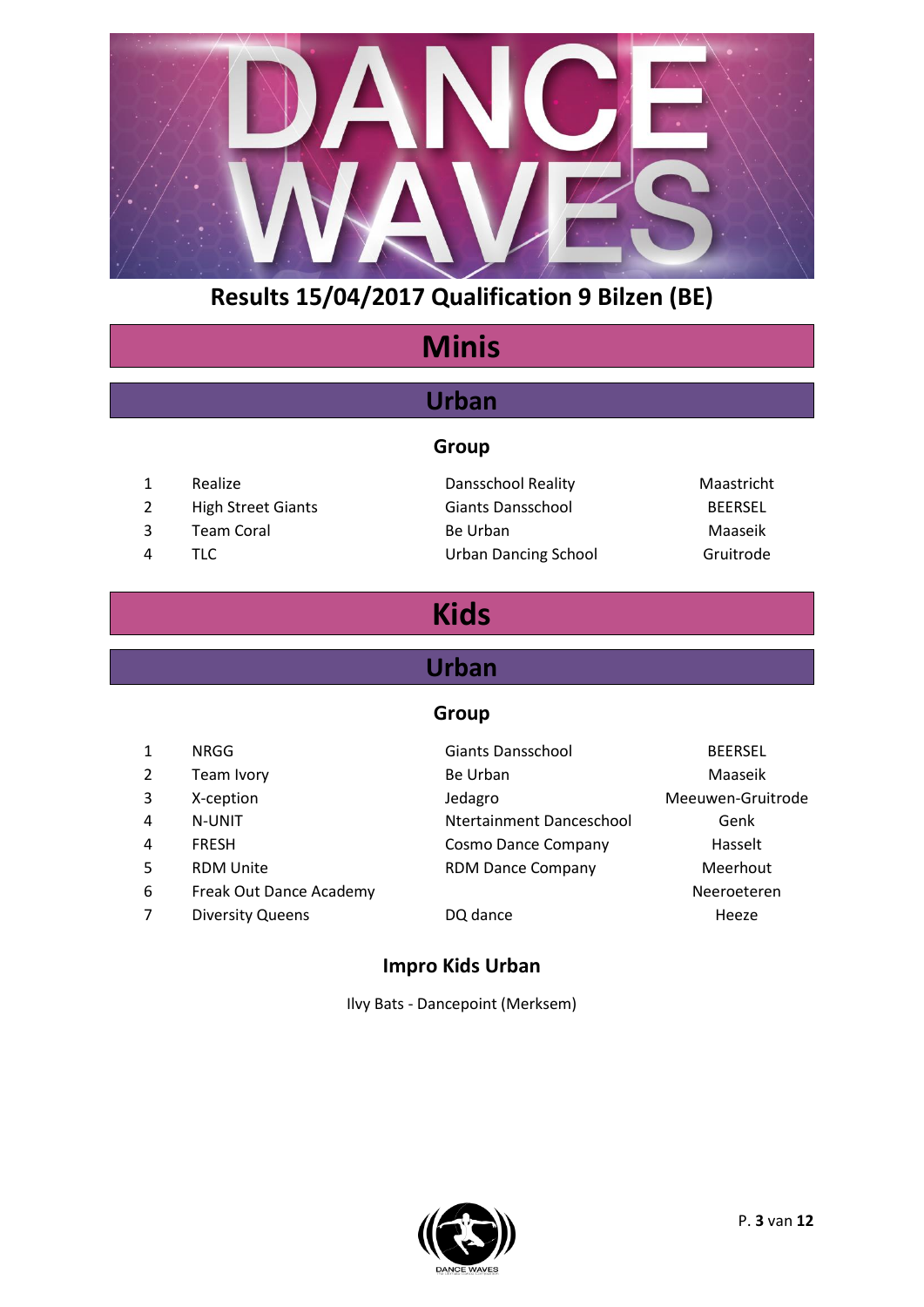

# **Juniors**

### **Modern, Contemporary & Jazz**

#### **Solo**

| 1              | Jilly Wouters         | Dansstudio Bouger         | Herselt          |
|----------------|-----------------------|---------------------------|------------------|
| $\overline{2}$ | Louise-Marie Blijkers | Giants                    | <b>Buizingen</b> |
| 3              | Croes Celine          | Danceformation Silverstar | Wellen           |
| 4              | Julia Olaerts         | Dance Express             | Zutendaal        |
| 5              | Hanne Hermans         | Cosmo                     | Hasselt          |
| 6              | Severine Habets       | Dance Express             | Zutendaal        |
| 6              | Kiara De Graef        | Dansstudio Bouger         | Herselt          |
| 7              | Kyra Baeten           | Dansstudio Bouger         | Herselt          |
|                |                       | <b>Duo</b>                |                  |
| 1              | Ellen & Louise-Marie  | Giants                    | <b>Beersel</b>   |

| ᆠ  | LIICII & LUUISC-IVIAHC | <b>SHOTLS</b>                    | DEEI SEI |
|----|------------------------|----------------------------------|----------|
|    | Bé & Inte              | <b>Danceformation Silverstar</b> | Wellen   |
| 3. | Selena & Jorien        | <b>Danceformation Silverstar</b> | Wellen   |
| 4  | Tove & Paulien         | <b>Cosmo Dance Company</b>       | Hasselt  |
| 5. | Fiebe & Hanne          | Dansstudio Bouger                | Herselt  |
| 5. | Lieze & Eline          | Dansstudio Bouger                | Herselt  |
|    |                        |                                  |          |

### **Group**

| 1              | IMG                | <b>Giants Dansschool</b>         | <b>BEERSEL</b> |
|----------------|--------------------|----------------------------------|----------------|
| $\overline{2}$ | <b>ESSENCE</b>     | Cosmo Dance Company              | Hasselt        |
| 3              | <b>DYNAMIC</b>     | Dance Express                    | Zutendaal      |
| 4              | JM Junior compagny | <b>JAZZMIJN</b>                  | Machelen       |
| 4              | Jongerencompagnie  | <b>Muses in Motion</b>           | Herenthout     |
| -5             | Naughty girl       | <b>Danceformation Silverstar</b> | Wellen         |
| 6              | <b>Artkids</b>     | Danscentrum Danza                | Genk           |

#### **Impro Youngest / Oldest Juniors Modern, Contemporary & Jazz**

Angelo Martins - Muses in Motion (Herenthout) / Louise-Marie Blijkers - Giants (Buizingen)

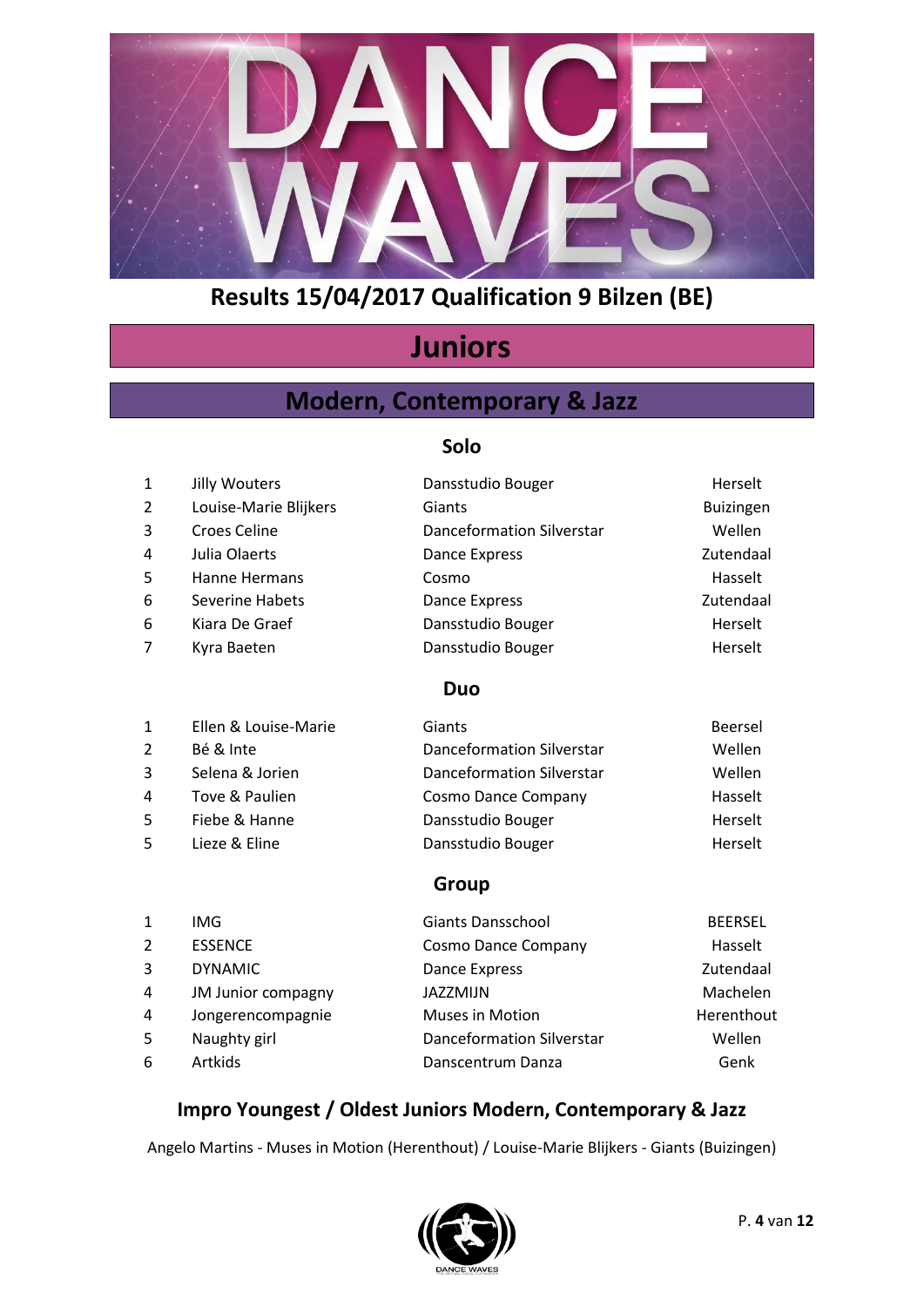

# **Kids**

### **Ballet**

#### **Solo**

- 1 Nina Dumortier Pirouette Pirouette Wevelgem
- 2 Oscar Verhaeghe Pirouette Provence Wevelgem
- 
- 
- 5 Ann-Sophie Vanden Driessche Giants Dansschool Beersel
- 3 Sirre Clara Giants dansschool Beersel 4 Tess Nuytten **Pirouette** Pirouette Wevelgem

# **Juniors**

### **Ballet**

#### **Solo**

|   | Yéline LEE              | Giants Dansschool | Beersel   |
|---|-------------------------|-------------------|-----------|
|   | Manon Vekeman           | Giants dansschool | Alsemberg |
| 3 | Noémie Vanden Driessche | Giants Dansschool | Beersel   |

# **Kids & Juniors**

### **Ballet**

#### **Duo**

- 1 Oscar & Juliette **Constructs** Pirouette **Network** Wevelgem 2 Sarah & Hannelore Pirouette Wevelgem
- 3 Amelie & Jill Pirouette Wevelgem
- 

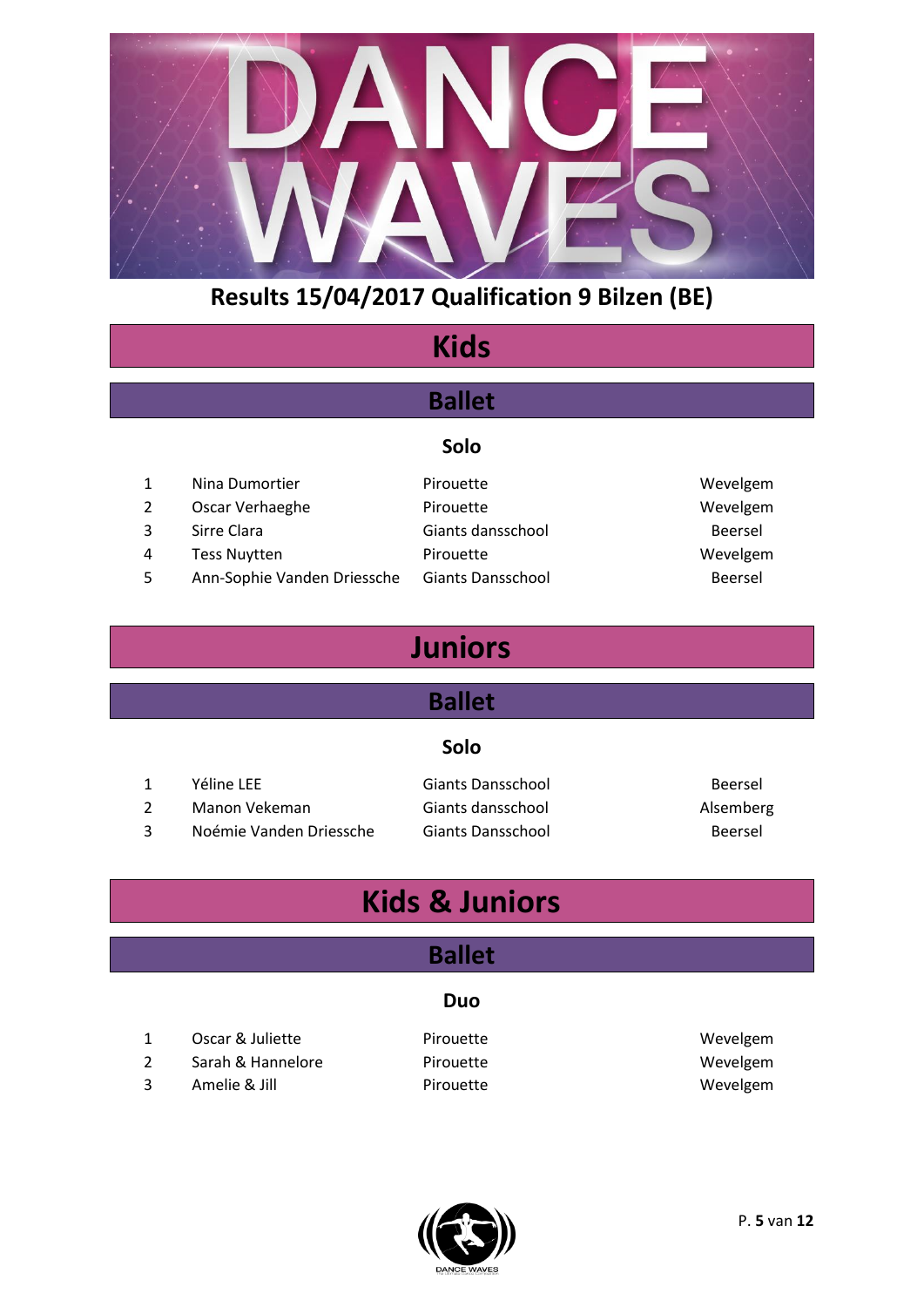

# **Juniors**

### **Ballet**

**Group**

1 La Fleur **Kaara's school of Dance** Achel

# **Teens & Adults**

### **Ballet**

#### **Solo**

| $\mathbf{1}$   | Jade Van Bignoot           | Pirouette                  | Wevelgem    |
|----------------|----------------------------|----------------------------|-------------|
| $\overline{2}$ | Alison Notebaert           | <b>Giants Dansschool</b>   | Beersel     |
| 3              | <b>Maximiliane Verlaak</b> | Dansclub D.a.N.s.A.p.A.r.T | <b>Bree</b> |
| 4              | Margau Mahau               | Pirouette                  | Wevelgem    |
| 5.             | Kiggen Gwen                | Dansstudio Crescendo       | Peer        |
| 6              | Chana De Busser            | Dansstudio Bouger          | Herselt     |
|                |                            |                            |             |

#### **Impro Oldest Kids & Juniors Ballet**

Dumortier Nina - Pirouette (Wevelgem)

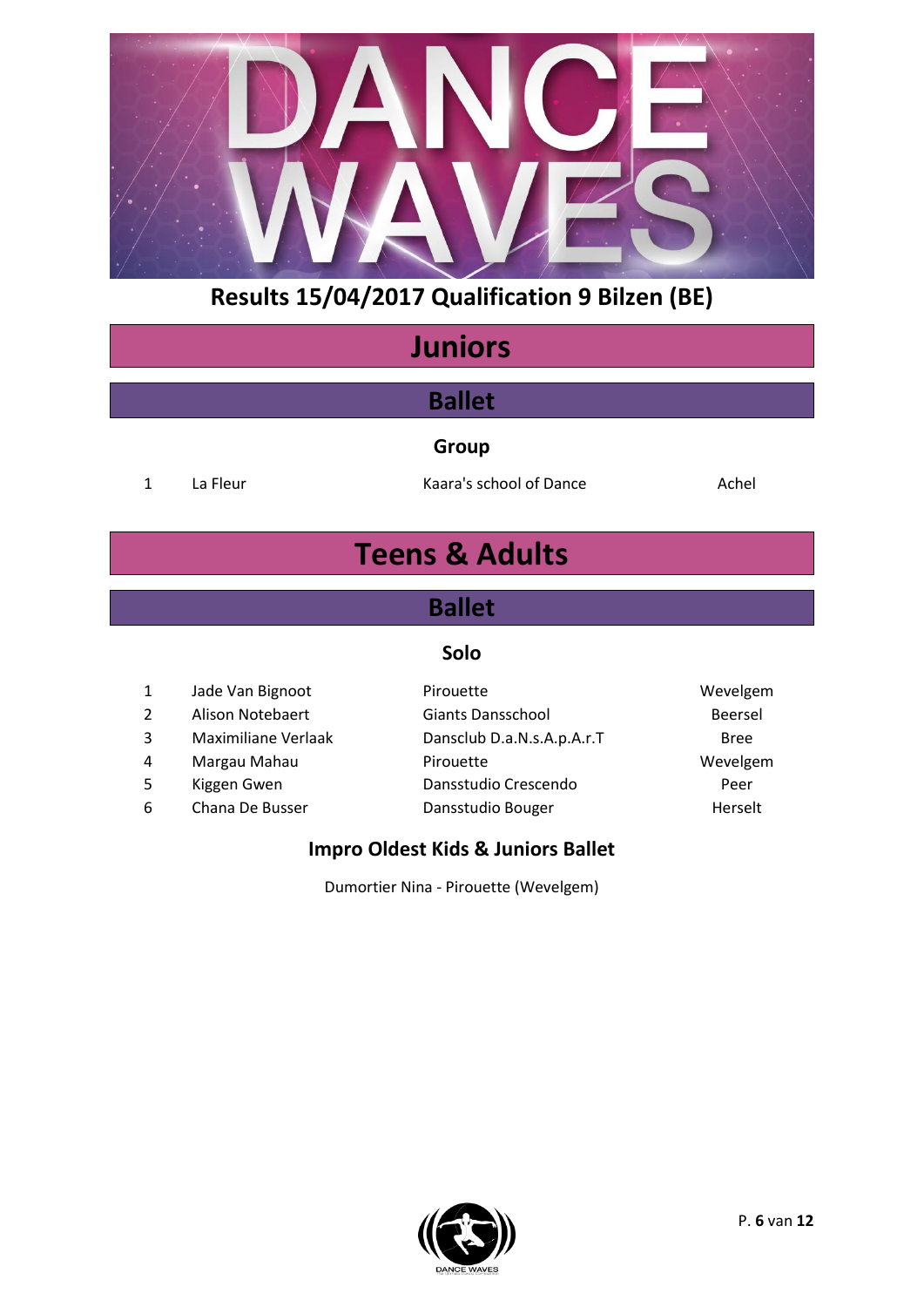

# **Juniors**

### **Urban**

### **Duo & Trio**

| 1<br>2<br>3<br>4<br>5 | Kato & Merel<br>Djuah & Lisa<br>Marie-Lore & Dunja<br>Chayenne, Nayeli & Arrezina<br>Zoë, Celine & Chloë | The All-StarZ dance team<br>Be Urban<br>Ntertainment Danceschool<br>Danceformation Silverstar | Hasselt<br>Maaseik<br>Diepenbeek<br>Genk<br>Wellen |
|-----------------------|----------------------------------------------------------------------------------------------------------|-----------------------------------------------------------------------------------------------|----------------------------------------------------|
|                       |                                                                                                          | Group                                                                                         |                                                    |
| 1                     | <b>EXCEPTIONAL</b>                                                                                       | Cosmo Dance Company                                                                           | Hasselt                                            |
| $\mathcal{P}$         | <b>UNIQUE</b>                                                                                            | Cosmo Dance Company                                                                           | Hasselt                                            |
| 3                     | IMG                                                                                                      | Giants Dansschool                                                                             | <b>BEERSEL</b>                                     |
| 4                     | <b>Girls Next Generation</b>                                                                             | Ntertainment Danceschool                                                                      | Genk                                               |
| 5                     | <b>RDM Explosion</b>                                                                                     | <b>RDM Dance Company</b>                                                                      | Meerhout                                           |
| 6                     | Team Emerald                                                                                             | Be Urban                                                                                      | Maaseik                                            |
|                       | Junior Crew                                                                                              | Muses in Motion                                                                               | Herenthout                                         |

#### **Impro Juniors Urban**

Axelle Reekmans - Cosmo Dance Company (Hasselt)

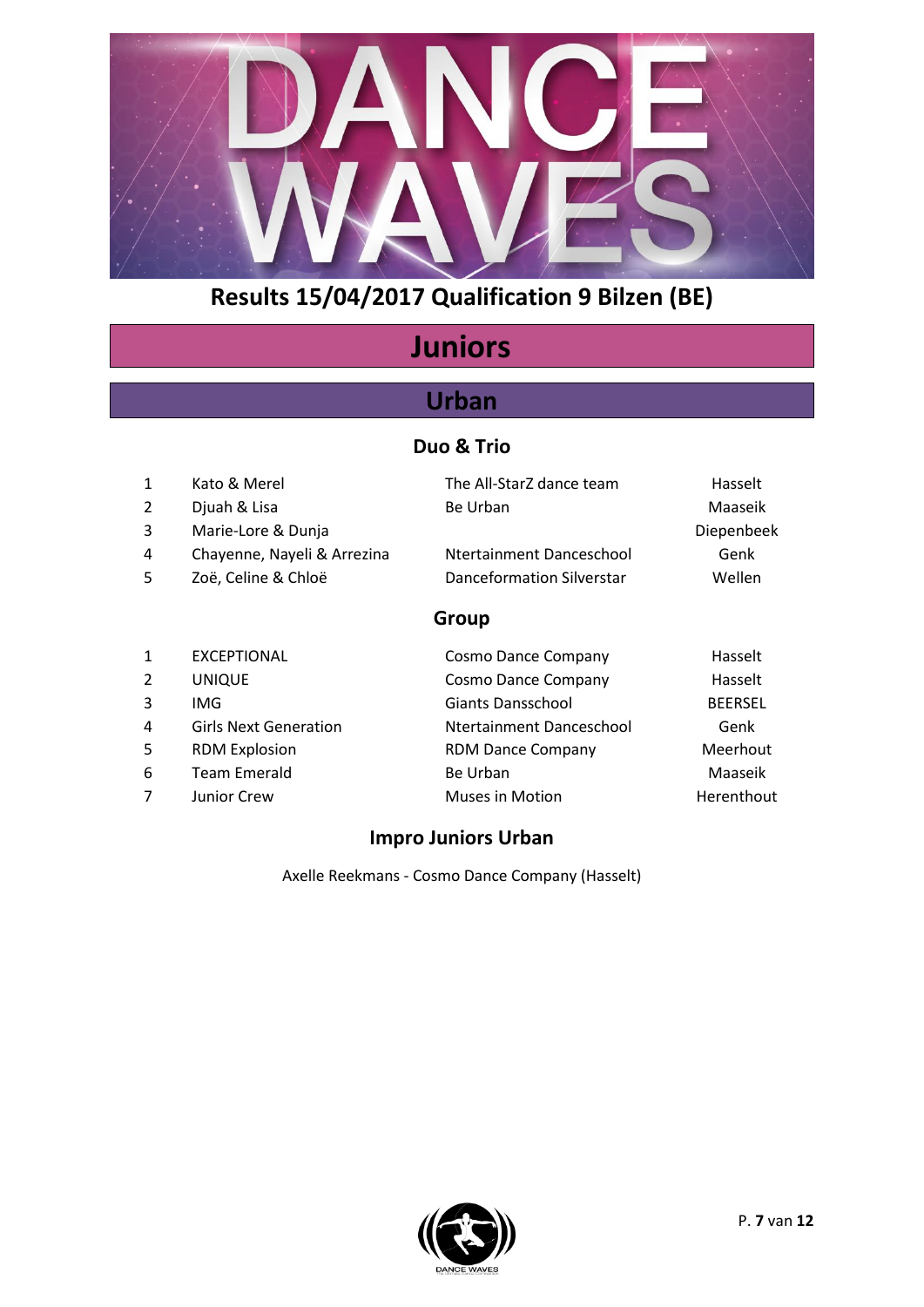

# **Teens**

### **Modern, Contemporary & Jazz**

#### **Solo**

|   | Kenza LEE                 | <b>Giants Dansschool</b>  | Beersel   |
|---|---------------------------|---------------------------|-----------|
|   | Laura Tuts                | Danceformation Silverstar | Wellen    |
| 3 | <b>Emilie Cruysberghs</b> | Dance Express             | Zutendaal |
| 4 | Jody Driege               | Giants dansschool         | Beersel   |
| 5 | Jade Smolders             | Danceformation Silverstar | Wellen    |
| 6 | Yana Beckers              | Dance Express             | Zutendaal |

# **Teens & Adults**

### **Modern, Contemporary & Jazz**

#### **Duo**

| $\mathbf{1}$   | Imme & Lize          | Be Urban                         | Maaseik    |
|----------------|----------------------|----------------------------------|------------|
| 2              | Yana & Emilie        | Dance Express                    | Zutendaal  |
| 3              | Sam & Chana          | Dansstudio Bouger                | Herselt    |
| 4              | Chanisia & Sharmaine | <b>Danceformation Silverstar</b> | Wellen     |
| 5              | Fabio & Maximiliane  | Dansclub D.a.N.s.A.p.A.r.T.      | Opglabbeek |
| 6              | Laura & Inya         | Dansclub D.a.N.s.A.p.A.r.T.      | Opglabbeek |
| $\overline{7}$ | Laurien & Irya       | Dansstudio Bouger                | Herselt    |
|                |                      |                                  |            |

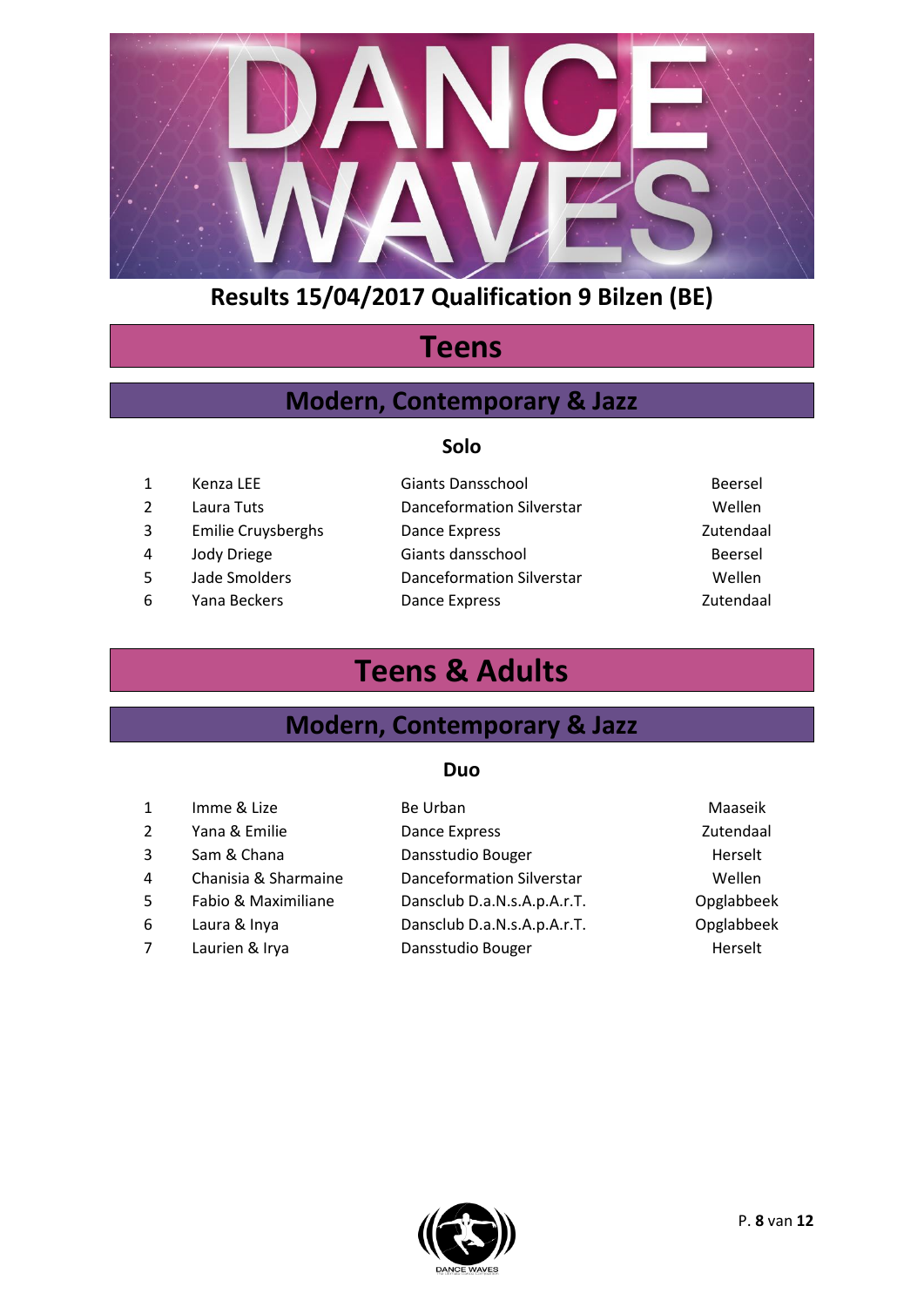

# **Teens**

### **Modern, Contemporary & Jazz**

#### **Group**

|   | Elite Jazz Company     | Giants Dansschool    | <b>BEERSEL</b>    |
|---|------------------------|----------------------|-------------------|
|   | <b>FTHEREAL</b>        | Cosmo Dance Company  | Hasselt           |
|   | Kick-iT-junior-company | Dansstudio Kick-iT   | Heist-op-den-Berg |
| 4 | Crescendo X            | Dansstudio Crescendo | Peer              |
|   | EDC.                   | Danscentrum Danza    | Genk              |
| 6 | X-Plosion Dance        |                      | Overijse          |

### **Impro Teens Modern, Contemporary & Jazz**

Britt Loyen - Cosmo Dance Company (Hasselt)

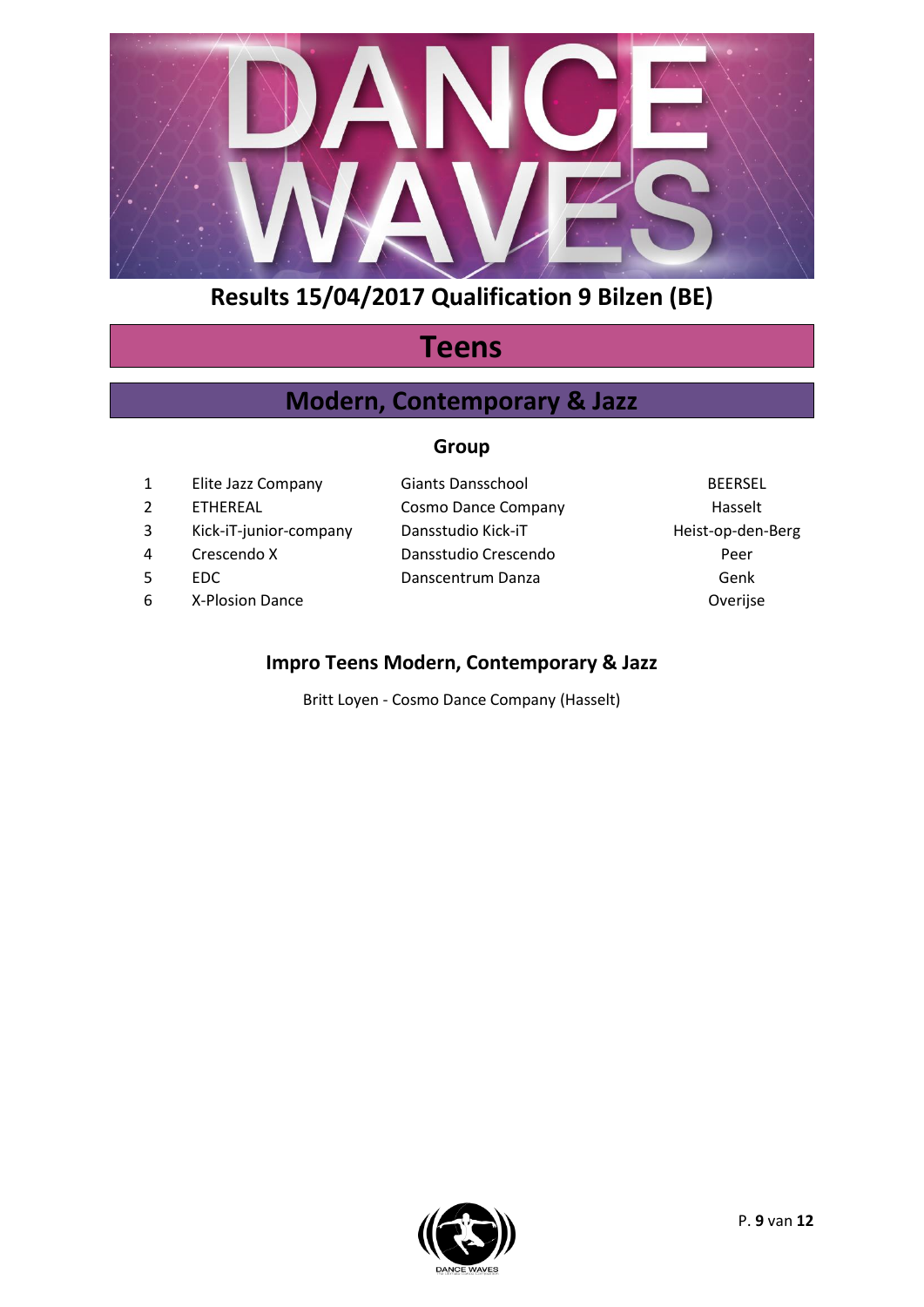

# **Teens & Adults**

### **Urban**

#### **Solo**

- 
- 
- 
- 
- 
- 
- 1 Shana, Zoe & Tuchilla The All-StarZ dance team Hasselt
- 
- 
- 4 Elien, Bo & Dominiky Davinia's Dance Complex Sint-Truiden
- 
- 6 Lore, Valerie & Nicky Muses in Motion Herenthout
- 

1 Fabio Bollue Dansclub D.a.N.s.A.p.A.r.T. Opglabbeek 2 Zoe Doise **The All-StarZ** dance team Hasselt 3 Dina Soulliaert **Dancepoint** Dancepoint Merksem 4 Mike Soulliaert **Dancepoint** Dancepoint Merksem 5 Renée Eisma DQ dance **DO** dance

### **Duo & Trio**

2 Luana, Zoë & Julie Cosmo Dance Company Hasselt 3 Hanna, Nour & Zohra The All-StarZ dance team Hasselt 5 Lien & Inya Dansclub D.a.N.s.A.p.A.r.T. Opglabbeek 7 Emma & Merel **DQ** dance **Example 20** Heeze

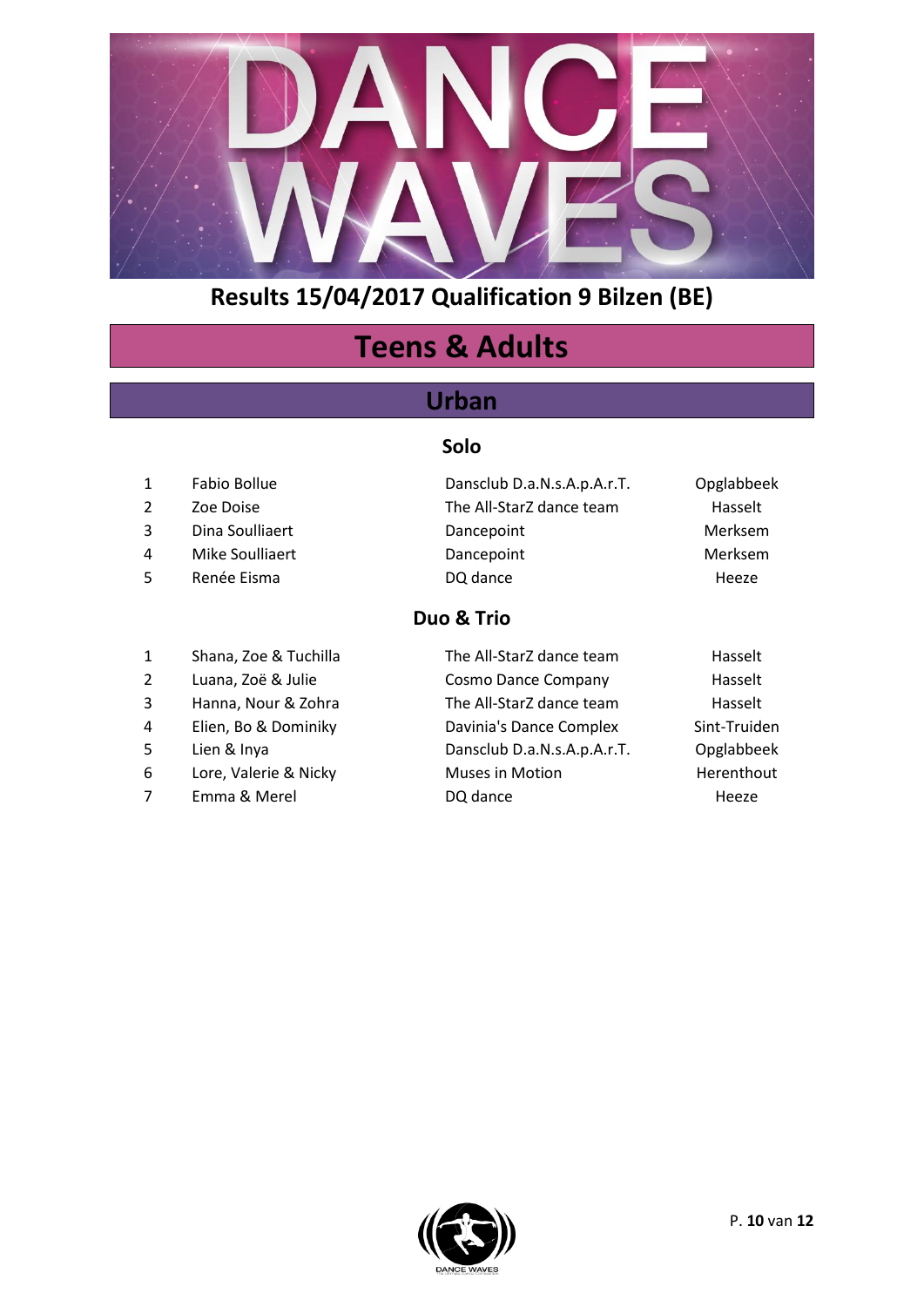

# **Teens**

### **Urban**

#### **Group**

1 INVINCIBLE Cosmo Dance Company Hasselt 2 The All-StarZ dance team **Hasselt Example 2** The All-StarZ dance team 3 Mini Giants Giants Dansschool BEERSEL 4 Sapphire **Be Urban** Be Urban Maaseik 5 Transition SCJ Dance Nieuwerkerken 6 VIVACIOUS NEW GYM Heusden-Zolder 7 RDM Beware **RDM Dance Company** Meerhout 8 Dangerous Qualities DQ dance DQ D D D D D D D D D D V Heeze

#### **Impro Teens & Adults Urban**

Aïcha Thomis - Cosmo Dance Company (Hasselt)